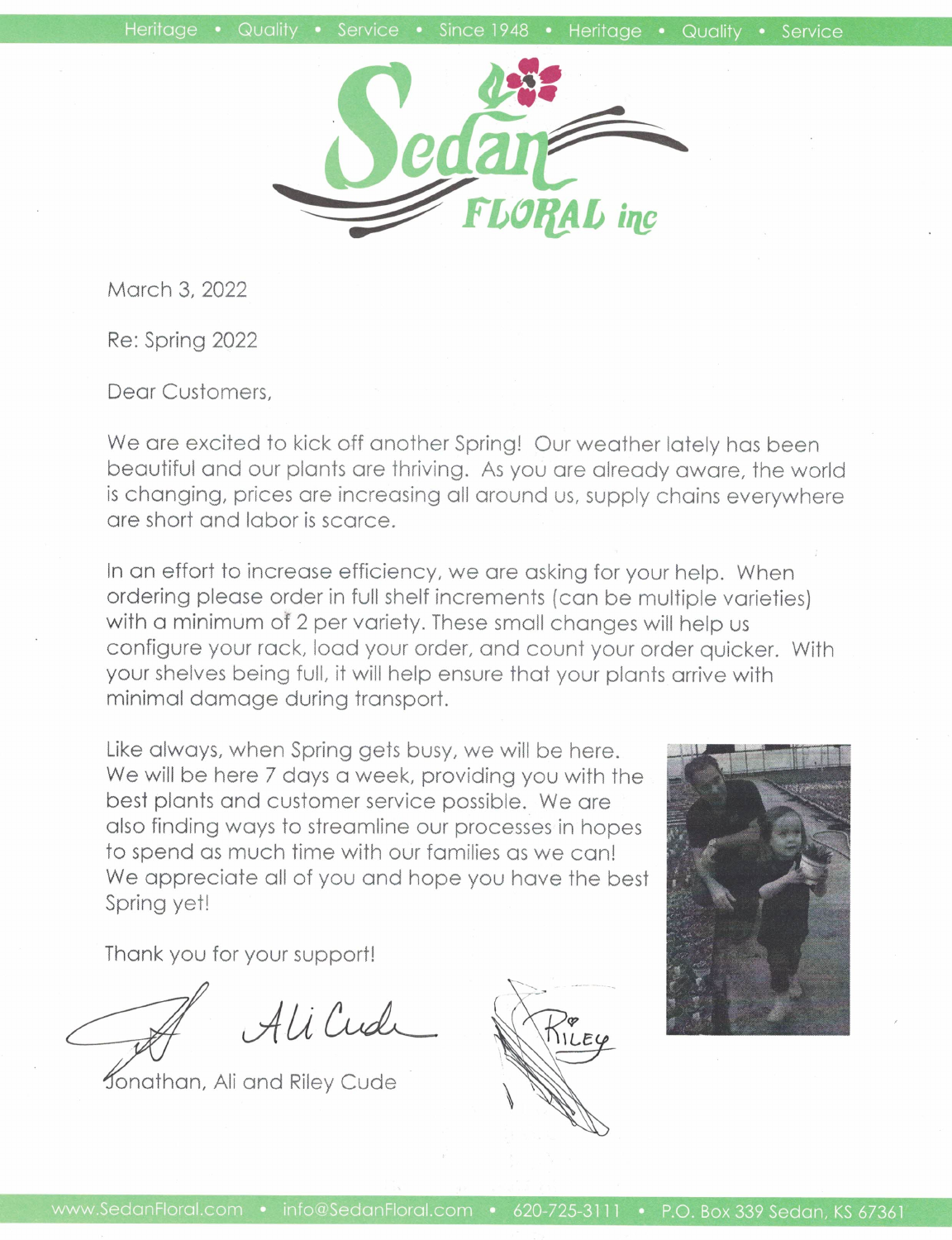

## Helpful Hints:

- 1. Please write (or type) your order on our availability sheet and fax it to 620-725-5257. Please include how many sheets you are faxing.
- 2. Don't forget to fill in your customer name, city, state and how you would like us to handle any unavailable items on your order.
- 3. Our minimum order is 2 racks. Please order in full shelf increments. Example: 11" hanging baskets – 15 baskets/shelf, 4" annuals – 9 flats/shelf, etc. ALL HANGING BASKETS, PATIO POTS AND COLOR BOWLS/OVALS MUST be ordered in FULL shelf increments. NO EXCEPTIONS!
- 4. Call or email if you have any questions!!! We are here to help.

## GOOD NEWS: OUR AVAILABILITY IS NOW BEING UPDATED ON OUR WEBSITE [WWW.SEDANFLORAL.COM](http://www.sedanfloral.com/) DAILY.

\*\*IF YOU ARE HAVING DIFFICULTY GETTING YOUR FAX TO SEND, PLEASE TRY OUR 2<sup>ND</sup> FAX LINE 620-725-5701.

\*\*COLOR = FLAT IS SHOWING GOOD COLOR \*\*BUD/SC = BUDS WITH SOME COLOR \*\*GR FULL = FLAT IS GREEN AND FULL – NO COLOR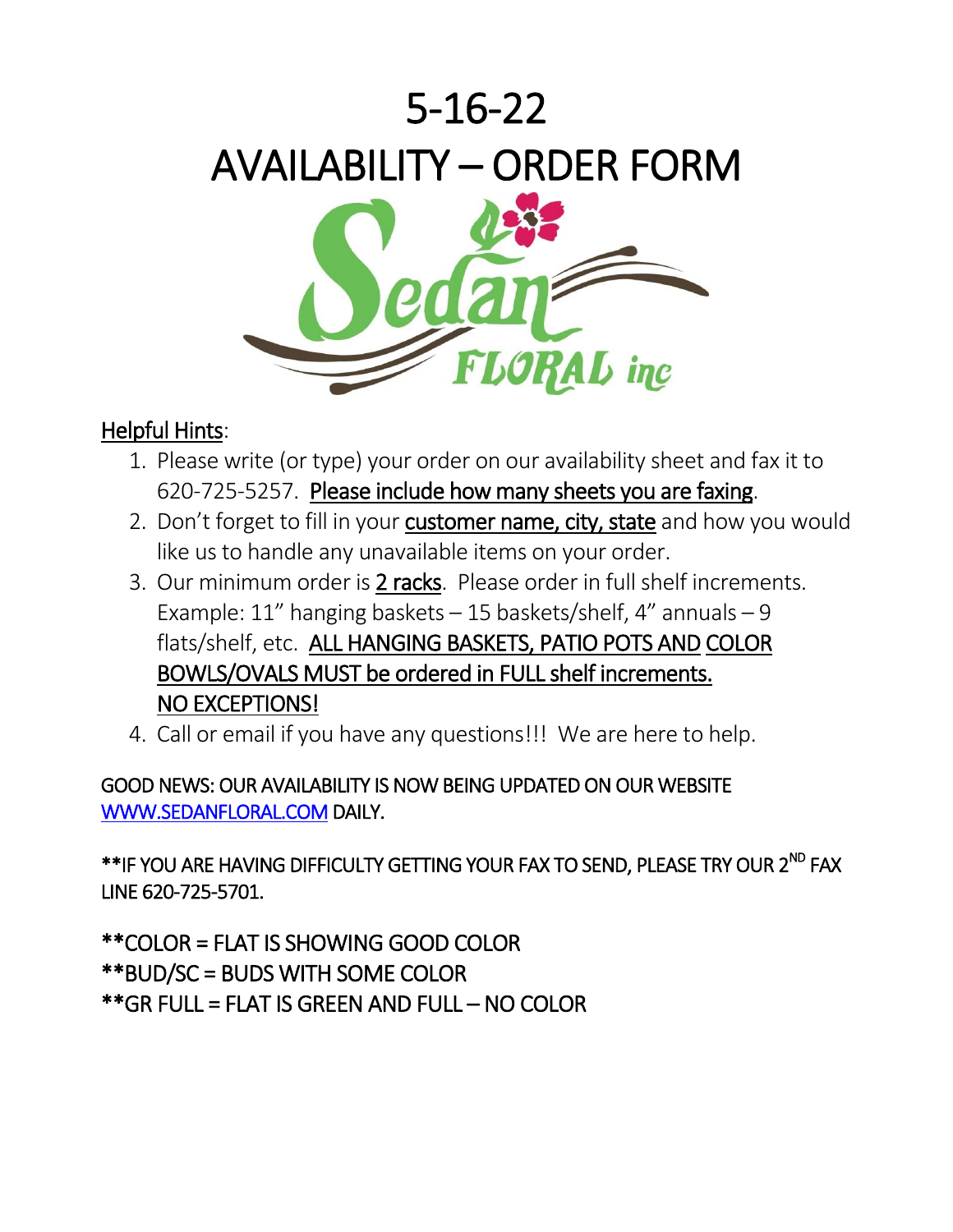|   | <b>FLORAL</b> inc                                                                                              |             |
|---|----------------------------------------------------------------------------------------------------------------|-------------|
|   |                                                                                                                | DATE:       |
|   |                                                                                                                |             |
|   |                                                                                                                | # OF PAGES: |
|   |                                                                                                                |             |
|   |                                                                                                                |             |
|   |                                                                                                                |             |
|   | PRIMARY PHONE#: WARD AND THE STATE OF THE STATE OF THE STATE OF THE STATE OF THE STATE OF THE STATE OF THE STA |             |
|   |                                                                                                                |             |
|   | ** ALT ADDRESS (APPLIES ONLY TO DROP SHIPMENTS)                                                                |             |
|   |                                                                                                                |             |
|   | IF AN ITEM I ORDER IS UNAVAILABLE, PLEASE:                                                                     |             |
|   | SUB WITH A DIFFERENT COLOR                                                                                     |             |
| П | SUB WITH A SIMILAR COLOR OR PLANT                                                                              |             |
| H | SUB WITH WHATEVER LOOKS BEST                                                                                   |             |
| □ | SHORT THE ITEM, NO SUBS                                                                                        |             |
| П | AFTER HOURS DELIVERIES ARE POSSIBLE                                                                            |             |
|   |                                                                                                                |             |

(PLEASE GIVE DETAILS FOR DELIVERIES BELOW)

ADDITIONAL COMMENTS:

AUTHORIZED SIGNATURE:\_\_\_\_\_\_\_\_\_\_\_\_\_\_\_\_\_\_\_\_\_\_\_\_\_\_\_\_\_\_\_\_\_\_\_\_\_\_\_

\_\_\_\_\_\_\_\_\_\_\_\_\_\_\_\_\_\_\_\_\_\_\_\_\_\_\_\_\_\_\_\_\_\_\_\_\_\_\_\_\_\_\_\_\_\_\_\_\_\_\_\_\_\_\_\_\_\_\_\_\_\_\_\_\_\_\_\_\_\_\_\_\_\_\_\_

\_\_\_\_\_\_\_\_\_\_\_\_\_\_\_\_\_\_\_\_\_\_\_\_\_\_\_\_\_\_\_\_\_\_\_\_\_\_\_\_\_\_\_\_\_\_\_\_\_\_\_\_\_\_\_\_\_\_\_\_\_\_\_\_\_\_\_\_\_\_\_\_\_\_\_\_

\_\_\_\_\_\_\_\_\_\_\_\_\_\_\_\_\_\_\_\_\_\_\_\_\_\_\_\_\_\_\_\_\_\_\_\_\_\_\_\_\_\_\_\_\_\_\_\_\_\_\_\_\_\_\_\_\_\_\_\_\_\_\_\_\_\_\_\_\_\_\_\_\_\_\_\_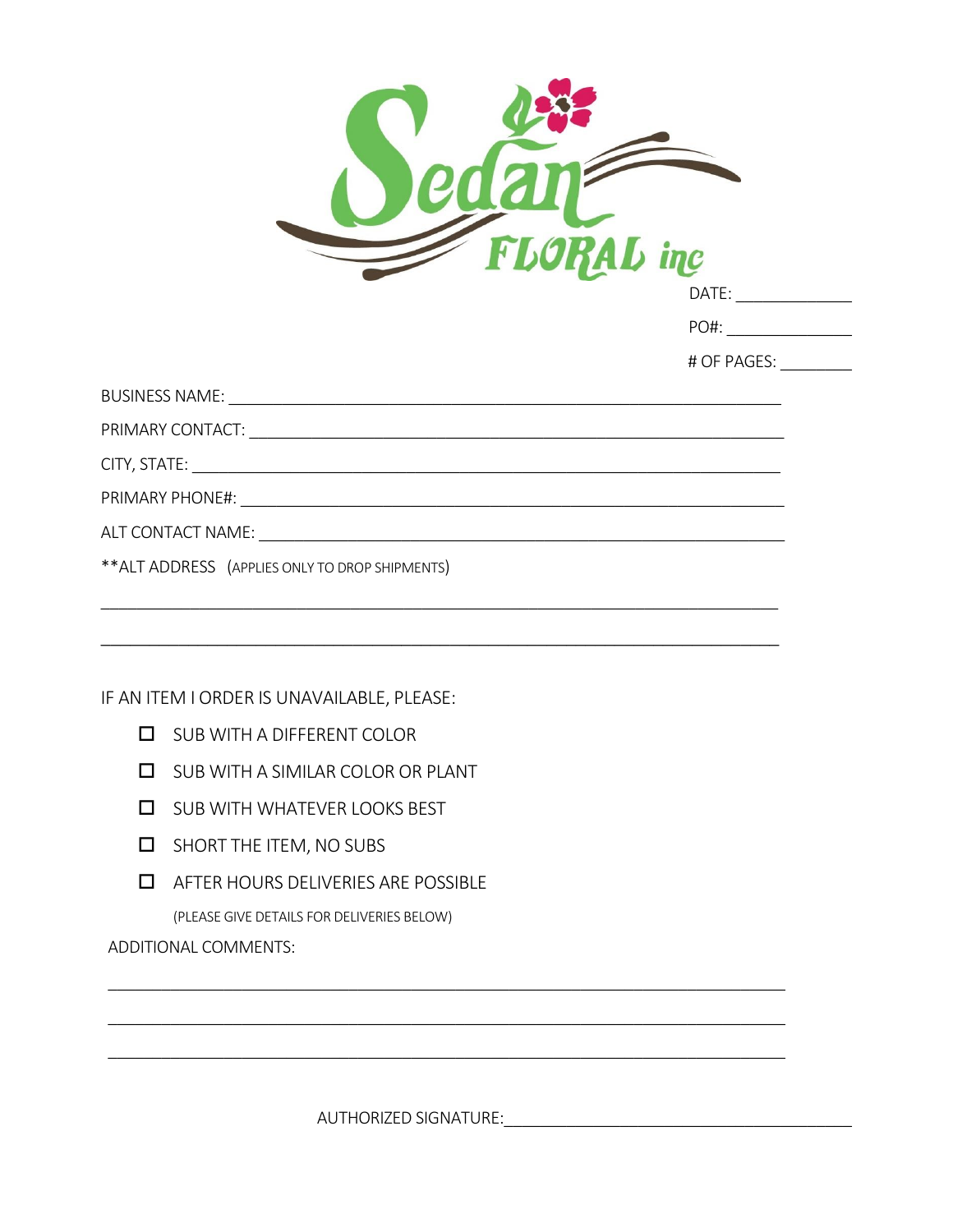| As of 05/16/22                                                            |                       |       |                             | <b>SEDAN FLORAL, INC.</b><br>Page: 1 of: 4         |                |                |                            |
|---------------------------------------------------------------------------|-----------------------|-------|-----------------------------|----------------------------------------------------|----------------|----------------|----------------------------|
|                                                                           | Phone: 620-725-3111   |       |                             | Fax: 620-725-5257                                  |                | Location: 1, 2 |                            |
| <b>ITEM DESCRIPTION</b>                                                   | AVAIL                 | ORDER | CONDITION                   | <b>ITEM DESCRIPTION</b>                            | <b>AVAIL</b>   | ORDER          | <b>CONDITION</b>           |
| 10" PATIO POTS - 15                                                       |                       |       |                             | Vinca - Sunstorm Mix                               | 246            |                | COLOR                      |
| Geranium - Pink                                                           | 1570                  |       | COLOR                       | Vinca - Sunstorm Red                               | 138            |                | COLOR                      |
| Geranium - Red                                                            | 1871                  |       | COLOR                       | 1204 GROWN SAFE VEGGIE - 9                         |                |                |                            |
| Geranium - Salmon                                                         | 175                   |       | COLOR                       | Cantaloupe - Hales Best                            | 62             |                | <b>NICE</b>                |
| Geranium - Violet                                                         | 476                   |       | COLOR                       | Cucumber - Burpless                                | 34             |                | <b>NICE</b>                |
| Geranium - White                                                          | 6                     |       | <b>COLOR</b>                | Cucumber - Bush Pickle                             | 6              |                | <b>NICE</b>                |
| Lantana - New Gold                                                        | 953                   |       | <b>COLOR</b>                | Eggplant - Black Beauty                            | 38             |                | <b>NICE</b>                |
| New Guinea - Bright Red                                                   | 4                     |       | <b>COLOR</b>                | Pepper - Anaheim Chili                             | 15             |                | <b>NICE</b>                |
| Sweet Potato Vine - Mix                                                   | 13                    |       | <b>NICE</b>                 | Pepper - Jalapeno                                  | 188            |                | <b>NICE</b>                |
| 11" PREM. HANG. BSKT - 15                                                 |                       |       |                             | Pepper - Purple Beauty                             | 78             |                | <b>NICE</b>                |
| Asparagus - Sprengeri                                                     | 3741                  |       | <b>NICE</b>                 | Pepper - Tabasco                                   | 28             |                | <b>NICE</b>                |
| Begonia - Dragonwing Pink                                                 | 368                   |       | <b>COLOR</b>                | Squash - Spaghetti                                 | 17             |                | <b>NICE</b>                |
| Begonia - Dragonwing Red                                                  | 386                   |       | COLOR                       | Squash - Yellow Summer                             | 92             |                | <b>NICE</b>                |
| Calibrachoa - Callie Yellow Imp                                           | 121                   |       | COLOR                       | Squash - Zucchini<br>Tomato - Ark. Traveler        | 44             |                | <b>NICE</b><br><b>NICE</b> |
| Calibrachoa - Callie Mix                                                  | 804                   |       | COLOR                       | Tomato - Beefsteak                                 | 2<br>79        |                | <b>NICE</b>                |
| Calibrachoa - Callie Purple                                               | 41                    |       | COLOR                       | Tomato - Better Boy                                | 166            |                | <b>NICE</b>                |
| Calibrachoa - Callie Rose                                                 | 164                   |       | COLOR                       | Tomato - Big Boy                                   | 93             |                | <b>NICE</b>                |
| Calibrachoa - Callie Rose & Purple                                        | 124                   |       | COLOR                       | Tomato - Champion                                  | 39             |                | <b>NICE</b>                |
| Calibrachoa - Callie White & Purple<br>Calibrachoa - Callie Yellow & Blue | 130<br>53             |       | COLOR<br><b>COLOR</b>       | Tomato - Jet Star                                  | 366            |                | <b>NICE</b>                |
| Chenille - Firetail                                                       | 37                    |       | <b>NICE</b>                 | Tomato - Large Red Cherry                          | 39             |                | <b>NICE</b>                |
| Foliage - German Ivy                                                      | 5                     |       | <b>NICE</b>                 | Tomato - Mortgage Lifter                           | 31             |                | <b>NICE</b>                |
| Foliage - Pilea Artillery Fern                                            | 93                    |       | <b>NICE</b>                 | Tomato - Rutgers                                   | 25             |                | <b>NICE</b>                |
| Foliage-swedish Ivy Variegated Mint                                       | 26                    |       | <b>NICE</b>                 | Tomato - Super Fantastic                           | 47             |                | <b>NICE</b>                |
| Geranium - Patriot Bright Red                                             | 12                    |       | <b>COLOR</b>                | Tomato - Supersteak                                | 37             |                | <b>NICE</b>                |
| Impatiens - Ng Paradise Salmon Pink                                       | 34                    |       | B/SC                        | Tomato - Super Sweet 100                           | 102            |                | <b>NICE</b>                |
| Impatiens - Ng Paradise White                                             | 9                     |       | <b>COLOR</b>                | Tomato - Yellow Pear                               | 5              |                | <b>NICE</b>                |
| Lantana - Confetti                                                        | 129                   |       | B/SC                        | Watermelon - Charleston Gray                       | 22             |                | <b>NICE</b>                |
| Lobelia - Techno Heat White                                               | 4                     |       | <b>COLOR</b>                | Watermelon - Crimson Sweet                         | 30             |                | <b>NICE</b>                |
| Mexican Heather - Lavender                                                | 280                   |       | COLOR                       | Watermelon - Sugar Baby                            | 34             |                | <b>NICE</b>                |
| Petunia - Ramblin' Nu Blue                                                | 17                    |       | COLOR                       | 12" COLOR BOWL - 11                                |                |                |                            |
| Petunia - Ramblin' Red                                                    | 30                    |       | COLOR                       | Begonias - Mix W/ Spike                            | 90             |                | COLOR                      |
| Petunia - Success Blue & White                                            | 2                     |       | COLOR                       | Impatiens - Pink Shades                            | 45             |                | B/SC                       |
| Purslane - Sedan Tequila Sunrise                                          | 56                    |       | COLOR                       | Impatiens - Red & White                            | 30             |                | B/SC                       |
| Scaevola - Bombay White<br>Spy - Sweetheart Mix                           | 50                    |       | <b>COLOR</b>                | Petunia - Patriot                                  | 80             |                | <b>COLOR</b>               |
| Verbena - Lanai Purple Star                                               | 211<br>$\overline{7}$ |       | <b>NICE</b><br><b>COLOR</b> | Petunia - Pinky Blue                               | 89             |                | COLOR                      |
| Verbena - Lanai Scarlet W/eye                                             | 9                     |       | COLOR                       | 12" OVAL PLANTER - 20                              |                |                |                            |
| 11" PREM. HANG. BSKT COMBO -15                                            |                       |       |                             | Impatiens - Pink Shades                            | 85             |                | COLOR                      |
| Fire & Ice Mix                                                            | 599                   |       | COLOR                       | Petunia - Patriot<br>4.5" DELUXE PREM. ANNUALS - 9 | $\overline{4}$ |                | COLOR                      |
| Geranium Combo - Pink                                                     | 442                   |       | COLOR                       | Petchoa - Supercal Sunset Orange                   | 30             |                | B/SC                       |
| Geranium Combo - Red                                                      | 246                   |       | COLOR                       | Succulents - Aloe Vera Grey                        | 34             |                | <b>NICE</b>                |
| Geranium Combo - Salmon                                                   | 420                   |       | <b>COLOR</b>                | Succulents - Crassula Baby Jade                    | 118            |                | <b>NICE</b>                |
| Geranium Combo - Violet                                                   | 324                   |       | COLOR                       | Succulents - Crassula Hobbit                       | 34             |                | <b>NICE</b>                |
| Grape Expectations                                                        | 223                   |       | COLOR                       | Succulents - Crassula Ovata Jade                   | 67             |                | <b>NICE</b>                |
| In A Jam                                                                  | 128                   |       | COLOR                       | Succulents - Crassula Princess Pine                | 12             |                | <b>NICE</b>                |
| <b>Mermaid Tails</b>                                                      | 54                    |       | <b>COLOR</b>                | Succulents - Graptosedum Vera Higgn                | 1              |                | <b>NICE</b>                |
| Pink Lemonade Mix                                                         | 412                   |       | <b>COLOR</b>                | Succulents - Kal. Panda Plant                      | 34             |                | <b>NICE</b>                |
| <b>Primary Perfection Mix</b>                                             | 60                    |       | COLOR                       | Succulents - Senecio Mandralis Blue                | 96             |                | <b>NICE</b>                |
| Rainy Days                                                                | 251                   |       | COLOR                       | Sunpatiens - Compact Blush Pink                    | 29             |                | B/SC                       |
| Rock-n-roll Mix                                                           | 998                   |       | COLOR                       | Sunpatiens - Compact Lilac                         | 23             |                | B/SC                       |
| Royal Gold Mix                                                            | 111                   |       | COLOR                       | Sunpatiens - Compact Orchid Blush                  | 53             |                | B/SC                       |
| Surfer Chick                                                              | 111                   |       | <b>COLOR</b>                | Sunpatiens - Compact Pink Candy                    | 13             |                | B/SC                       |
| That's The Spirit                                                         | 285                   |       | COLOR                       | Sunpatiens - Compact Purple                        | 307            |                | <b>SMALL</b>               |
| <b>Walk Of Stars</b>                                                      | 234                   |       | <b>COLOR</b>                | Sunpatiens - Compact White                         | 46             |                | B/SC                       |
| 1204 ANNUALS - 9                                                          |                       |       |                             | Superpetunia - Black Magic                         | 79             |                | <b>COLOR</b>               |
| Vinca - Pacifica Burgundy Halo                                            | 45                    |       | COLOR                       | Superpetunia - Colorblitz Bluerific                | 20             |                | COLOR                      |
| Vinca - Sunstorm Deep Orchid                                              | 100                   |       | COLOR                       | 4.5" PREMIUM ANNUALS - 9                           |                |                |                            |
|                                                                           |                       |       |                             |                                                    |                |                |                            |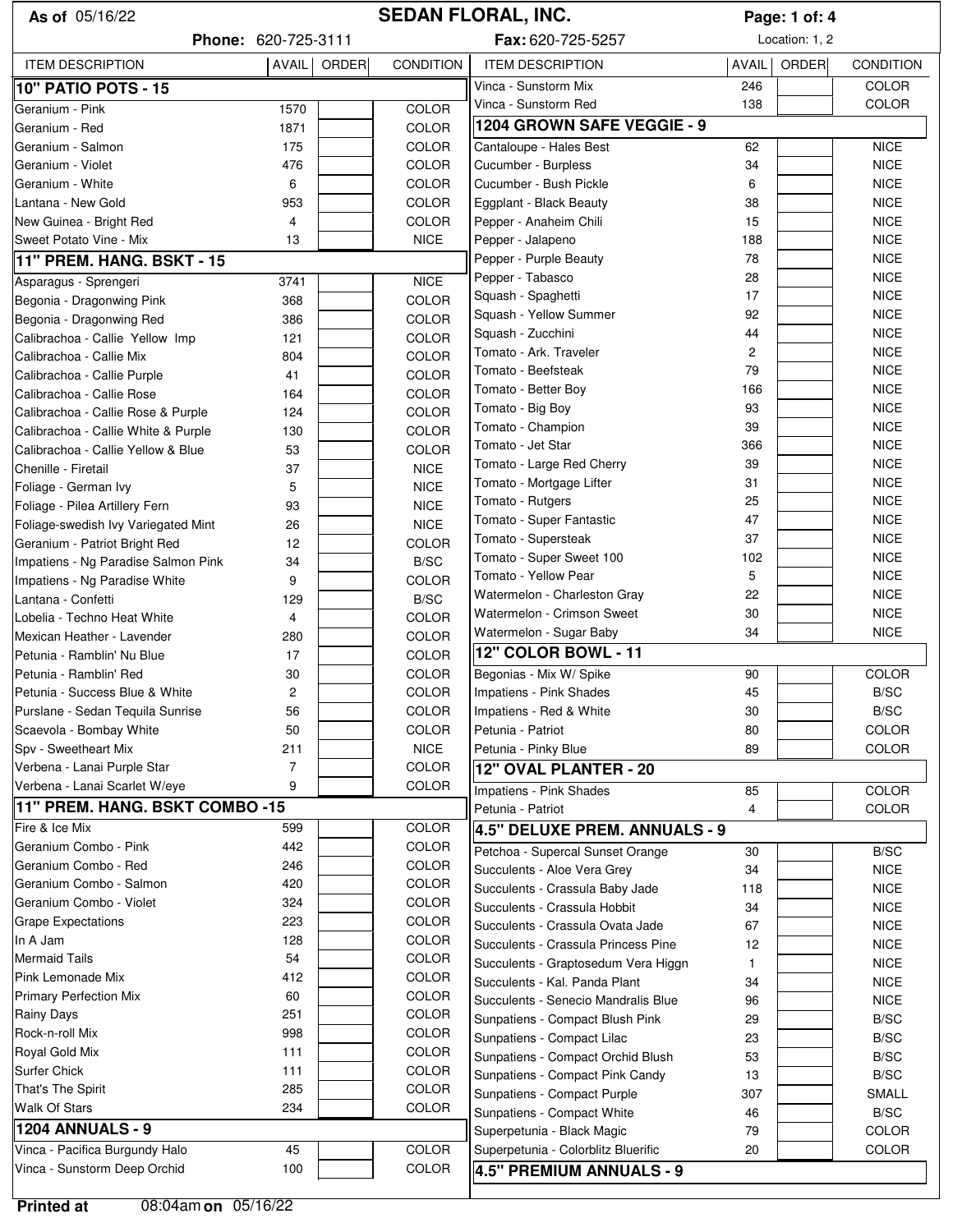| Phone: 620-725-3111<br>Fax: 620-725-5257<br>Location: 1, 2<br><b>ITEM DESCRIPTION</b><br>CONDITION<br>ORDER<br><b>ITEM DESCRIPTION</b><br><b>AVAIL</b><br>ORDER<br><b>CONDITION</b><br>AVAIL<br>64<br>SMALL, SMAL   Petunia - Shock Wave Pink Shades<br>36<br><b>COLOR</b><br>B/SC<br>144<br>SMALL, B/SC   Scaevola - Bombay Dark Blue<br>1<br>75<br>85<br><b>NICE</b><br>SMALL, B/SC   Spv (ipomea) - Blackie<br><b>NICE</b><br><b>NICE</b><br>41<br>Spv (ipomea) - Margarita<br>89<br>COLOR<br><b>NICE</b><br>58<br>Spv (ipomea) - Margie Compact<br>30<br>COLOR<br><b>NICE</b><br>Begonia - Baby Wing - White<br>38<br>Spv (ipomea) Ace Of Spades Black<br>295<br>95<br>COLOR<br>B/SC<br>Begonia - Big Red - Bronze Leaf<br>Verbena - Lanai Up. Purple Twister<br>93<br>COLOR<br>B/SC<br>Begonia - Big Red - Green Leaf<br>71<br>Verbena - Lanai Upright Scarlet<br>72<br><b>COLOR</b><br><b>NICE</b><br>Begonia - Big Rose - Bronze Leaf<br>Wandering Jew - Purple<br>119<br>4<br>COLOR<br>Begonia - Big Rose - Green Leaf<br>98<br><b>RESCAPE TRAYS - 9</b><br>B/SC<br>Begonia - Tuberous Go Go Rose<br>53<br><b>SMALL</b><br>Begonia - Ambassador Rose<br>3<br><b>NICE</b><br>Coleus - Alabama<br>10<br><b>COLOR</b><br>Begonia - Ambassador White<br>505<br><b>NICE</b><br>Coleus - Henna<br>38<br>COLOR<br>Begonia - Cocktail Vodka (scarlet)<br>58<br>37<br><b>NICE</b><br>Coleus - Indian Summer<br><b>NICE</b><br>Coleus - Wizard Mix<br>16<br><b>NICE</b><br>Coleus - Inferno<br>39<br>Coleus - Wizard Golden<br><b>NICE</b><br>6<br><b>NICE</b><br>Coleus - Ruby Slipper<br>10<br><b>NICE</b><br><b>Coleus - Wizard Scarlet</b><br>94<br><b>NICE</b><br>Coleus - Solar Sunrise<br>26<br><b>NICE</b><br>Coleus - Wizard Velvet Red<br>11<br><b>NICE</b><br>33<br>Coleus - Wasabi<br><b>COLOR</b><br>Impatiens - Dazzler Cranberry<br>73<br>SMALL<br>108<br><b>COLOR</b><br>Impatiens - Dazzler Punch<br>68<br>COLOR<br>Geranium - Caliente Fire<br>16<br>Impatiens - Voo Doo Too Mix<br><b>COLOR</b><br>78<br>76<br>COLOR<br>Geranium - Caliente Rose<br><b>COLOR</b><br>Impatiens - Xtreme Red<br>92<br>23<br><b>COLOR</b><br><b>COLOR</b><br>Impatiens - Xtreme White<br>81<br>$\overline{7}$<br><b>COLOR</b><br><b>GR FULL</b><br>Marigolds - Inca African Orange<br>267<br>B/SC<br>17<br><b>GR FULL</b><br>Marigolds - Inca African Yellow<br>253<br><b>BUDS</b><br>18<br><b>COLOR</b><br>Marigolds - Durango Outback Mix<br>79<br><b>COLOR</b><br>18<br>Marigolds - Durango Yellow<br><b>COLOR</b><br>201<br>COLOR<br>Geranium Zonal - Americana Pink<br>102<br><b>BUDS</b><br>Salvia - Victoria Blue<br>109<br><b>COLOR</b><br>Geranium - Americana Coral<br>90<br><b>COLOR</b><br>Zinnia - Profusion Cherry<br>93<br>52<br><b>COLOR</b><br>Geranium Zonal - Patriot Red<br>B/SC<br>Zinnia - Profusion Fire<br>57<br>COLOR<br>Geranium Zonal - Patriot Salmon<br>$\mathbf{1}$<br><b>COLOR</b><br>Zinnia - Profusion Mix<br>20<br>COLOR<br>Geranium Zonal - Patriot Violet<br>25<br><b>COLOR</b><br>Zinnia - Profusion Red<br>150<br>B/SC<br>Gerbera Daisy - Deep Orange Dk Eye<br>20<br>27<br>COLOR<br>Zinnia - Profusion White<br>B/SC<br>Gerbera Daisy - Deep Rose Lt Eye<br>111<br>37<br><b>COLOR</b><br>Zinnia - Short Stuff Mix<br>B/SC<br>Gerbera Daisy - Red Lt Eye<br>$\mathbf{1}$<br><b>PREMIUM RESCAPE TRAYS - 9</b><br><b>GR FULL</b><br>Gerbera Daisy - Royal Red Dk Eye<br>14<br>Alternanthera - Yellow<br><b>NICE</b><br>200<br>B/SC<br>Gerbera Daisy - White Dk Eye<br>1<br>65<br>B/SC<br>Angelonia - Serena Blue<br>B/SC<br>Gerbera Daisy - Yellow Dk Eye<br>59<br>B/SC<br>Angelonia - Serena Mix<br>118<br>COLOR<br>Impatiens - Dbl Silhouette Rose<br>16<br>56<br><b>COLOR</b><br>Angelonia - Serena Waterfall Mix<br>17<br>COLOR<br>Impatiens - Dbl Silhouette Salmon<br>96<br><b>COLOR</b><br>Angelonia - Serena White<br>COLOR<br>Impatiens - Dbl Silhouette White<br>4<br>2<br>Begonias - Dragonwing Pink<br>COLOR<br>B/SC<br>Impatiens - Ng Paradise Bright Red<br>2<br>42<br><b>NICE</b><br>Coleus - Alabama<br>B/SC<br>Impatiens - Ng Paradise Elect Orang<br>$\overline{7}$<br><b>NICE</b><br>Coleus - Defiance<br>B/SC<br>Impatiens - Ng Paradise Lt Lavander<br>$\mathbf{2}$<br><b>NICE</b><br>Coleus - Indian Summer<br>B/SC<br>Impatiens - Ng Paradise New Red<br>12<br><b>NICE</b><br>Coleus - Inferno<br>130<br>B/SC<br>9<br>40<br><b>NICE</b><br>Coleus - Solar Sunrise<br>B/SC<br><b>NICE</b><br>English Ivy - Thorndale<br>493<br><b>COLOR</b><br>8<br>274<br><b>NICE</b><br>Ipomea - Ace Of Spades Black<br>GR FULL<br>110<br><b>FULL</b><br>Ipomea - Blackie<br>19<br>COLOR<br>28<br><b>FULL</b><br>424<br>Ipomea - Margarita<br>COLOR<br>3<br>79<br><b>NICE</b><br>Ipomea - Tri-color<br>59<br>COLOR<br>310<br>Lantana - Confetti<br>SMALL<br>51<br><b>COLOR</b><br>313<br>B/SC<br>Lantana - Dallas Red<br>17<br>COLOR<br>3<br><b>COLOR</b><br>Lantana - Irene<br>10<br><b>COLOR</b><br>572<br>Lantana - New Gold<br>COLOR<br><b>NICE</b><br>Perilla - Magilla<br>31<br><b>NICE</b><br>77<br>Lysimachia - Gold<br>COLOR<br>8<br><b>COLOR</b><br>Pentas - Graffiti Bright Red<br>133<br>COLOR<br>Petunia - Sanguna Purple<br>38<br>524<br><b>NICE</b><br>Setcreasea - Purple Heart<br>Petunia - Sanguna Red<br>27<br>B/SC<br>351<br><b>NICE</b><br>Vinca Vine - Major - Variegated<br>COLOR<br>Petunia - Sanguna White Pearl<br>133<br><b>NICE</b><br>Vinca Vine - Minor - Bowles<br>18 | <b>As of 05/16/22</b>               | <b>SEDAN FLORAL, INC.</b> |  | Page: 2 of: 4 |  |  |  |
|------------------------------------------------------------------------------------------------------------------------------------------------------------------------------------------------------------------------------------------------------------------------------------------------------------------------------------------------------------------------------------------------------------------------------------------------------------------------------------------------------------------------------------------------------------------------------------------------------------------------------------------------------------------------------------------------------------------------------------------------------------------------------------------------------------------------------------------------------------------------------------------------------------------------------------------------------------------------------------------------------------------------------------------------------------------------------------------------------------------------------------------------------------------------------------------------------------------------------------------------------------------------------------------------------------------------------------------------------------------------------------------------------------------------------------------------------------------------------------------------------------------------------------------------------------------------------------------------------------------------------------------------------------------------------------------------------------------------------------------------------------------------------------------------------------------------------------------------------------------------------------------------------------------------------------------------------------------------------------------------------------------------------------------------------------------------------------------------------------------------------------------------------------------------------------------------------------------------------------------------------------------------------------------------------------------------------------------------------------------------------------------------------------------------------------------------------------------------------------------------------------------------------------------------------------------------------------------------------------------------------------------------------------------------------------------------------------------------------------------------------------------------------------------------------------------------------------------------------------------------------------------------------------------------------------------------------------------------------------------------------------------------------------------------------------------------------------------------------------------------------------------------------------------------------------------------------------------------------------------------------------------------------------------------------------------------------------------------------------------------------------------------------------------------------------------------------------------------------------------------------------------------------------------------------------------------------------------------------------------------------------------------------------------------------------------------------------------------------------------------------------------------------------------------------------------------------------------------------------------------------------------------------------------------------------------------------------------------------------------------------------------------------------------------------------------------------------------------------------------------------------------------------------------------------------------------------------------------------------------------------------------------------------------------------------------------------------------------------------------------------------------------------------------------------------------------------------------------------------------------------------------------------------------------------------------------------------------------------------------------------------------------------------------------------------------------------------------------------------------------------------------------------------------------------------------------------------------------------------------------------------------------------------------------------------------------------------------------------------------------------------------------------------------------------------------------------------------------------------------------------------------------------------------------------------------------------------------------------------------------------------------------------------------------------------------------------------------------------------------------------------------------------------------------------------------------|-------------------------------------|---------------------------|--|---------------|--|--|--|
|                                                                                                                                                                                                                                                                                                                                                                                                                                                                                                                                                                                                                                                                                                                                                                                                                                                                                                                                                                                                                                                                                                                                                                                                                                                                                                                                                                                                                                                                                                                                                                                                                                                                                                                                                                                                                                                                                                                                                                                                                                                                                                                                                                                                                                                                                                                                                                                                                                                                                                                                                                                                                                                                                                                                                                                                                                                                                                                                                                                                                                                                                                                                                                                                                                                                                                                                                                                                                                                                                                                                                                                                                                                                                                                                                                                                                                                                                                                                                                                                                                                                                                                                                                                                                                                                                                                                                                                                                                                                                                                                                                                                                                                                                                                                                                                                                                                                                                                                                                                                                                                                                                                                                                                                                                                                                                                                                                                                                                                |                                     |                           |  |               |  |  |  |
|                                                                                                                                                                                                                                                                                                                                                                                                                                                                                                                                                                                                                                                                                                                                                                                                                                                                                                                                                                                                                                                                                                                                                                                                                                                                                                                                                                                                                                                                                                                                                                                                                                                                                                                                                                                                                                                                                                                                                                                                                                                                                                                                                                                                                                                                                                                                                                                                                                                                                                                                                                                                                                                                                                                                                                                                                                                                                                                                                                                                                                                                                                                                                                                                                                                                                                                                                                                                                                                                                                                                                                                                                                                                                                                                                                                                                                                                                                                                                                                                                                                                                                                                                                                                                                                                                                                                                                                                                                                                                                                                                                                                                                                                                                                                                                                                                                                                                                                                                                                                                                                                                                                                                                                                                                                                                                                                                                                                                                                |                                     |                           |  |               |  |  |  |
|                                                                                                                                                                                                                                                                                                                                                                                                                                                                                                                                                                                                                                                                                                                                                                                                                                                                                                                                                                                                                                                                                                                                                                                                                                                                                                                                                                                                                                                                                                                                                                                                                                                                                                                                                                                                                                                                                                                                                                                                                                                                                                                                                                                                                                                                                                                                                                                                                                                                                                                                                                                                                                                                                                                                                                                                                                                                                                                                                                                                                                                                                                                                                                                                                                                                                                                                                                                                                                                                                                                                                                                                                                                                                                                                                                                                                                                                                                                                                                                                                                                                                                                                                                                                                                                                                                                                                                                                                                                                                                                                                                                                                                                                                                                                                                                                                                                                                                                                                                                                                                                                                                                                                                                                                                                                                                                                                                                                                                                | Angelonia - Serena Blue             |                           |  |               |  |  |  |
|                                                                                                                                                                                                                                                                                                                                                                                                                                                                                                                                                                                                                                                                                                                                                                                                                                                                                                                                                                                                                                                                                                                                                                                                                                                                                                                                                                                                                                                                                                                                                                                                                                                                                                                                                                                                                                                                                                                                                                                                                                                                                                                                                                                                                                                                                                                                                                                                                                                                                                                                                                                                                                                                                                                                                                                                                                                                                                                                                                                                                                                                                                                                                                                                                                                                                                                                                                                                                                                                                                                                                                                                                                                                                                                                                                                                                                                                                                                                                                                                                                                                                                                                                                                                                                                                                                                                                                                                                                                                                                                                                                                                                                                                                                                                                                                                                                                                                                                                                                                                                                                                                                                                                                                                                                                                                                                                                                                                                                                | Angelonia - Serena Purple           |                           |  |               |  |  |  |
|                                                                                                                                                                                                                                                                                                                                                                                                                                                                                                                                                                                                                                                                                                                                                                                                                                                                                                                                                                                                                                                                                                                                                                                                                                                                                                                                                                                                                                                                                                                                                                                                                                                                                                                                                                                                                                                                                                                                                                                                                                                                                                                                                                                                                                                                                                                                                                                                                                                                                                                                                                                                                                                                                                                                                                                                                                                                                                                                                                                                                                                                                                                                                                                                                                                                                                                                                                                                                                                                                                                                                                                                                                                                                                                                                                                                                                                                                                                                                                                                                                                                                                                                                                                                                                                                                                                                                                                                                                                                                                                                                                                                                                                                                                                                                                                                                                                                                                                                                                                                                                                                                                                                                                                                                                                                                                                                                                                                                                                | Angelonia - Serena Rose             |                           |  |               |  |  |  |
|                                                                                                                                                                                                                                                                                                                                                                                                                                                                                                                                                                                                                                                                                                                                                                                                                                                                                                                                                                                                                                                                                                                                                                                                                                                                                                                                                                                                                                                                                                                                                                                                                                                                                                                                                                                                                                                                                                                                                                                                                                                                                                                                                                                                                                                                                                                                                                                                                                                                                                                                                                                                                                                                                                                                                                                                                                                                                                                                                                                                                                                                                                                                                                                                                                                                                                                                                                                                                                                                                                                                                                                                                                                                                                                                                                                                                                                                                                                                                                                                                                                                                                                                                                                                                                                                                                                                                                                                                                                                                                                                                                                                                                                                                                                                                                                                                                                                                                                                                                                                                                                                                                                                                                                                                                                                                                                                                                                                                                                | Alternanthera - Yellow              |                           |  |               |  |  |  |
|                                                                                                                                                                                                                                                                                                                                                                                                                                                                                                                                                                                                                                                                                                                                                                                                                                                                                                                                                                                                                                                                                                                                                                                                                                                                                                                                                                                                                                                                                                                                                                                                                                                                                                                                                                                                                                                                                                                                                                                                                                                                                                                                                                                                                                                                                                                                                                                                                                                                                                                                                                                                                                                                                                                                                                                                                                                                                                                                                                                                                                                                                                                                                                                                                                                                                                                                                                                                                                                                                                                                                                                                                                                                                                                                                                                                                                                                                                                                                                                                                                                                                                                                                                                                                                                                                                                                                                                                                                                                                                                                                                                                                                                                                                                                                                                                                                                                                                                                                                                                                                                                                                                                                                                                                                                                                                                                                                                                                                                | Bacopa - Gullivers Blue             |                           |  |               |  |  |  |
|                                                                                                                                                                                                                                                                                                                                                                                                                                                                                                                                                                                                                                                                                                                                                                                                                                                                                                                                                                                                                                                                                                                                                                                                                                                                                                                                                                                                                                                                                                                                                                                                                                                                                                                                                                                                                                                                                                                                                                                                                                                                                                                                                                                                                                                                                                                                                                                                                                                                                                                                                                                                                                                                                                                                                                                                                                                                                                                                                                                                                                                                                                                                                                                                                                                                                                                                                                                                                                                                                                                                                                                                                                                                                                                                                                                                                                                                                                                                                                                                                                                                                                                                                                                                                                                                                                                                                                                                                                                                                                                                                                                                                                                                                                                                                                                                                                                                                                                                                                                                                                                                                                                                                                                                                                                                                                                                                                                                                                                |                                     |                           |  |               |  |  |  |
|                                                                                                                                                                                                                                                                                                                                                                                                                                                                                                                                                                                                                                                                                                                                                                                                                                                                                                                                                                                                                                                                                                                                                                                                                                                                                                                                                                                                                                                                                                                                                                                                                                                                                                                                                                                                                                                                                                                                                                                                                                                                                                                                                                                                                                                                                                                                                                                                                                                                                                                                                                                                                                                                                                                                                                                                                                                                                                                                                                                                                                                                                                                                                                                                                                                                                                                                                                                                                                                                                                                                                                                                                                                                                                                                                                                                                                                                                                                                                                                                                                                                                                                                                                                                                                                                                                                                                                                                                                                                                                                                                                                                                                                                                                                                                                                                                                                                                                                                                                                                                                                                                                                                                                                                                                                                                                                                                                                                                                                |                                     |                           |  |               |  |  |  |
|                                                                                                                                                                                                                                                                                                                                                                                                                                                                                                                                                                                                                                                                                                                                                                                                                                                                                                                                                                                                                                                                                                                                                                                                                                                                                                                                                                                                                                                                                                                                                                                                                                                                                                                                                                                                                                                                                                                                                                                                                                                                                                                                                                                                                                                                                                                                                                                                                                                                                                                                                                                                                                                                                                                                                                                                                                                                                                                                                                                                                                                                                                                                                                                                                                                                                                                                                                                                                                                                                                                                                                                                                                                                                                                                                                                                                                                                                                                                                                                                                                                                                                                                                                                                                                                                                                                                                                                                                                                                                                                                                                                                                                                                                                                                                                                                                                                                                                                                                                                                                                                                                                                                                                                                                                                                                                                                                                                                                                                |                                     |                           |  |               |  |  |  |
|                                                                                                                                                                                                                                                                                                                                                                                                                                                                                                                                                                                                                                                                                                                                                                                                                                                                                                                                                                                                                                                                                                                                                                                                                                                                                                                                                                                                                                                                                                                                                                                                                                                                                                                                                                                                                                                                                                                                                                                                                                                                                                                                                                                                                                                                                                                                                                                                                                                                                                                                                                                                                                                                                                                                                                                                                                                                                                                                                                                                                                                                                                                                                                                                                                                                                                                                                                                                                                                                                                                                                                                                                                                                                                                                                                                                                                                                                                                                                                                                                                                                                                                                                                                                                                                                                                                                                                                                                                                                                                                                                                                                                                                                                                                                                                                                                                                                                                                                                                                                                                                                                                                                                                                                                                                                                                                                                                                                                                                |                                     |                           |  |               |  |  |  |
|                                                                                                                                                                                                                                                                                                                                                                                                                                                                                                                                                                                                                                                                                                                                                                                                                                                                                                                                                                                                                                                                                                                                                                                                                                                                                                                                                                                                                                                                                                                                                                                                                                                                                                                                                                                                                                                                                                                                                                                                                                                                                                                                                                                                                                                                                                                                                                                                                                                                                                                                                                                                                                                                                                                                                                                                                                                                                                                                                                                                                                                                                                                                                                                                                                                                                                                                                                                                                                                                                                                                                                                                                                                                                                                                                                                                                                                                                                                                                                                                                                                                                                                                                                                                                                                                                                                                                                                                                                                                                                                                                                                                                                                                                                                                                                                                                                                                                                                                                                                                                                                                                                                                                                                                                                                                                                                                                                                                                                                |                                     |                           |  |               |  |  |  |
|                                                                                                                                                                                                                                                                                                                                                                                                                                                                                                                                                                                                                                                                                                                                                                                                                                                                                                                                                                                                                                                                                                                                                                                                                                                                                                                                                                                                                                                                                                                                                                                                                                                                                                                                                                                                                                                                                                                                                                                                                                                                                                                                                                                                                                                                                                                                                                                                                                                                                                                                                                                                                                                                                                                                                                                                                                                                                                                                                                                                                                                                                                                                                                                                                                                                                                                                                                                                                                                                                                                                                                                                                                                                                                                                                                                                                                                                                                                                                                                                                                                                                                                                                                                                                                                                                                                                                                                                                                                                                                                                                                                                                                                                                                                                                                                                                                                                                                                                                                                                                                                                                                                                                                                                                                                                                                                                                                                                                                                |                                     |                           |  |               |  |  |  |
|                                                                                                                                                                                                                                                                                                                                                                                                                                                                                                                                                                                                                                                                                                                                                                                                                                                                                                                                                                                                                                                                                                                                                                                                                                                                                                                                                                                                                                                                                                                                                                                                                                                                                                                                                                                                                                                                                                                                                                                                                                                                                                                                                                                                                                                                                                                                                                                                                                                                                                                                                                                                                                                                                                                                                                                                                                                                                                                                                                                                                                                                                                                                                                                                                                                                                                                                                                                                                                                                                                                                                                                                                                                                                                                                                                                                                                                                                                                                                                                                                                                                                                                                                                                                                                                                                                                                                                                                                                                                                                                                                                                                                                                                                                                                                                                                                                                                                                                                                                                                                                                                                                                                                                                                                                                                                                                                                                                                                                                |                                     |                           |  |               |  |  |  |
|                                                                                                                                                                                                                                                                                                                                                                                                                                                                                                                                                                                                                                                                                                                                                                                                                                                                                                                                                                                                                                                                                                                                                                                                                                                                                                                                                                                                                                                                                                                                                                                                                                                                                                                                                                                                                                                                                                                                                                                                                                                                                                                                                                                                                                                                                                                                                                                                                                                                                                                                                                                                                                                                                                                                                                                                                                                                                                                                                                                                                                                                                                                                                                                                                                                                                                                                                                                                                                                                                                                                                                                                                                                                                                                                                                                                                                                                                                                                                                                                                                                                                                                                                                                                                                                                                                                                                                                                                                                                                                                                                                                                                                                                                                                                                                                                                                                                                                                                                                                                                                                                                                                                                                                                                                                                                                                                                                                                                                                |                                     |                           |  |               |  |  |  |
|                                                                                                                                                                                                                                                                                                                                                                                                                                                                                                                                                                                                                                                                                                                                                                                                                                                                                                                                                                                                                                                                                                                                                                                                                                                                                                                                                                                                                                                                                                                                                                                                                                                                                                                                                                                                                                                                                                                                                                                                                                                                                                                                                                                                                                                                                                                                                                                                                                                                                                                                                                                                                                                                                                                                                                                                                                                                                                                                                                                                                                                                                                                                                                                                                                                                                                                                                                                                                                                                                                                                                                                                                                                                                                                                                                                                                                                                                                                                                                                                                                                                                                                                                                                                                                                                                                                                                                                                                                                                                                                                                                                                                                                                                                                                                                                                                                                                                                                                                                                                                                                                                                                                                                                                                                                                                                                                                                                                                                                |                                     |                           |  |               |  |  |  |
|                                                                                                                                                                                                                                                                                                                                                                                                                                                                                                                                                                                                                                                                                                                                                                                                                                                                                                                                                                                                                                                                                                                                                                                                                                                                                                                                                                                                                                                                                                                                                                                                                                                                                                                                                                                                                                                                                                                                                                                                                                                                                                                                                                                                                                                                                                                                                                                                                                                                                                                                                                                                                                                                                                                                                                                                                                                                                                                                                                                                                                                                                                                                                                                                                                                                                                                                                                                                                                                                                                                                                                                                                                                                                                                                                                                                                                                                                                                                                                                                                                                                                                                                                                                                                                                                                                                                                                                                                                                                                                                                                                                                                                                                                                                                                                                                                                                                                                                                                                                                                                                                                                                                                                                                                                                                                                                                                                                                                                                |                                     |                           |  |               |  |  |  |
|                                                                                                                                                                                                                                                                                                                                                                                                                                                                                                                                                                                                                                                                                                                                                                                                                                                                                                                                                                                                                                                                                                                                                                                                                                                                                                                                                                                                                                                                                                                                                                                                                                                                                                                                                                                                                                                                                                                                                                                                                                                                                                                                                                                                                                                                                                                                                                                                                                                                                                                                                                                                                                                                                                                                                                                                                                                                                                                                                                                                                                                                                                                                                                                                                                                                                                                                                                                                                                                                                                                                                                                                                                                                                                                                                                                                                                                                                                                                                                                                                                                                                                                                                                                                                                                                                                                                                                                                                                                                                                                                                                                                                                                                                                                                                                                                                                                                                                                                                                                                                                                                                                                                                                                                                                                                                                                                                                                                                                                |                                     |                           |  |               |  |  |  |
|                                                                                                                                                                                                                                                                                                                                                                                                                                                                                                                                                                                                                                                                                                                                                                                                                                                                                                                                                                                                                                                                                                                                                                                                                                                                                                                                                                                                                                                                                                                                                                                                                                                                                                                                                                                                                                                                                                                                                                                                                                                                                                                                                                                                                                                                                                                                                                                                                                                                                                                                                                                                                                                                                                                                                                                                                                                                                                                                                                                                                                                                                                                                                                                                                                                                                                                                                                                                                                                                                                                                                                                                                                                                                                                                                                                                                                                                                                                                                                                                                                                                                                                                                                                                                                                                                                                                                                                                                                                                                                                                                                                                                                                                                                                                                                                                                                                                                                                                                                                                                                                                                                                                                                                                                                                                                                                                                                                                                                                |                                     |                           |  |               |  |  |  |
|                                                                                                                                                                                                                                                                                                                                                                                                                                                                                                                                                                                                                                                                                                                                                                                                                                                                                                                                                                                                                                                                                                                                                                                                                                                                                                                                                                                                                                                                                                                                                                                                                                                                                                                                                                                                                                                                                                                                                                                                                                                                                                                                                                                                                                                                                                                                                                                                                                                                                                                                                                                                                                                                                                                                                                                                                                                                                                                                                                                                                                                                                                                                                                                                                                                                                                                                                                                                                                                                                                                                                                                                                                                                                                                                                                                                                                                                                                                                                                                                                                                                                                                                                                                                                                                                                                                                                                                                                                                                                                                                                                                                                                                                                                                                                                                                                                                                                                                                                                                                                                                                                                                                                                                                                                                                                                                                                                                                                                                | Evolvulus Blue Daze                 |                           |  |               |  |  |  |
|                                                                                                                                                                                                                                                                                                                                                                                                                                                                                                                                                                                                                                                                                                                                                                                                                                                                                                                                                                                                                                                                                                                                                                                                                                                                                                                                                                                                                                                                                                                                                                                                                                                                                                                                                                                                                                                                                                                                                                                                                                                                                                                                                                                                                                                                                                                                                                                                                                                                                                                                                                                                                                                                                                                                                                                                                                                                                                                                                                                                                                                                                                                                                                                                                                                                                                                                                                                                                                                                                                                                                                                                                                                                                                                                                                                                                                                                                                                                                                                                                                                                                                                                                                                                                                                                                                                                                                                                                                                                                                                                                                                                                                                                                                                                                                                                                                                                                                                                                                                                                                                                                                                                                                                                                                                                                                                                                                                                                                                |                                     |                           |  |               |  |  |  |
|                                                                                                                                                                                                                                                                                                                                                                                                                                                                                                                                                                                                                                                                                                                                                                                                                                                                                                                                                                                                                                                                                                                                                                                                                                                                                                                                                                                                                                                                                                                                                                                                                                                                                                                                                                                                                                                                                                                                                                                                                                                                                                                                                                                                                                                                                                                                                                                                                                                                                                                                                                                                                                                                                                                                                                                                                                                                                                                                                                                                                                                                                                                                                                                                                                                                                                                                                                                                                                                                                                                                                                                                                                                                                                                                                                                                                                                                                                                                                                                                                                                                                                                                                                                                                                                                                                                                                                                                                                                                                                                                                                                                                                                                                                                                                                                                                                                                                                                                                                                                                                                                                                                                                                                                                                                                                                                                                                                                                                                |                                     |                           |  |               |  |  |  |
|                                                                                                                                                                                                                                                                                                                                                                                                                                                                                                                                                                                                                                                                                                                                                                                                                                                                                                                                                                                                                                                                                                                                                                                                                                                                                                                                                                                                                                                                                                                                                                                                                                                                                                                                                                                                                                                                                                                                                                                                                                                                                                                                                                                                                                                                                                                                                                                                                                                                                                                                                                                                                                                                                                                                                                                                                                                                                                                                                                                                                                                                                                                                                                                                                                                                                                                                                                                                                                                                                                                                                                                                                                                                                                                                                                                                                                                                                                                                                                                                                                                                                                                                                                                                                                                                                                                                                                                                                                                                                                                                                                                                                                                                                                                                                                                                                                                                                                                                                                                                                                                                                                                                                                                                                                                                                                                                                                                                                                                | Geranium - Calliope Hot Pink        |                           |  |               |  |  |  |
|                                                                                                                                                                                                                                                                                                                                                                                                                                                                                                                                                                                                                                                                                                                                                                                                                                                                                                                                                                                                                                                                                                                                                                                                                                                                                                                                                                                                                                                                                                                                                                                                                                                                                                                                                                                                                                                                                                                                                                                                                                                                                                                                                                                                                                                                                                                                                                                                                                                                                                                                                                                                                                                                                                                                                                                                                                                                                                                                                                                                                                                                                                                                                                                                                                                                                                                                                                                                                                                                                                                                                                                                                                                                                                                                                                                                                                                                                                                                                                                                                                                                                                                                                                                                                                                                                                                                                                                                                                                                                                                                                                                                                                                                                                                                                                                                                                                                                                                                                                                                                                                                                                                                                                                                                                                                                                                                                                                                                                                | Geranium - Calliope Deep Rose       |                           |  |               |  |  |  |
|                                                                                                                                                                                                                                                                                                                                                                                                                                                                                                                                                                                                                                                                                                                                                                                                                                                                                                                                                                                                                                                                                                                                                                                                                                                                                                                                                                                                                                                                                                                                                                                                                                                                                                                                                                                                                                                                                                                                                                                                                                                                                                                                                                                                                                                                                                                                                                                                                                                                                                                                                                                                                                                                                                                                                                                                                                                                                                                                                                                                                                                                                                                                                                                                                                                                                                                                                                                                                                                                                                                                                                                                                                                                                                                                                                                                                                                                                                                                                                                                                                                                                                                                                                                                                                                                                                                                                                                                                                                                                                                                                                                                                                                                                                                                                                                                                                                                                                                                                                                                                                                                                                                                                                                                                                                                                                                                                                                                                                                | Geranium - Calliope Pink Flame      |                           |  |               |  |  |  |
|                                                                                                                                                                                                                                                                                                                                                                                                                                                                                                                                                                                                                                                                                                                                                                                                                                                                                                                                                                                                                                                                                                                                                                                                                                                                                                                                                                                                                                                                                                                                                                                                                                                                                                                                                                                                                                                                                                                                                                                                                                                                                                                                                                                                                                                                                                                                                                                                                                                                                                                                                                                                                                                                                                                                                                                                                                                                                                                                                                                                                                                                                                                                                                                                                                                                                                                                                                                                                                                                                                                                                                                                                                                                                                                                                                                                                                                                                                                                                                                                                                                                                                                                                                                                                                                                                                                                                                                                                                                                                                                                                                                                                                                                                                                                                                                                                                                                                                                                                                                                                                                                                                                                                                                                                                                                                                                                                                                                                                                | Geranium - Wilhelm Languth          |                           |  |               |  |  |  |
|                                                                                                                                                                                                                                                                                                                                                                                                                                                                                                                                                                                                                                                                                                                                                                                                                                                                                                                                                                                                                                                                                                                                                                                                                                                                                                                                                                                                                                                                                                                                                                                                                                                                                                                                                                                                                                                                                                                                                                                                                                                                                                                                                                                                                                                                                                                                                                                                                                                                                                                                                                                                                                                                                                                                                                                                                                                                                                                                                                                                                                                                                                                                                                                                                                                                                                                                                                                                                                                                                                                                                                                                                                                                                                                                                                                                                                                                                                                                                                                                                                                                                                                                                                                                                                                                                                                                                                                                                                                                                                                                                                                                                                                                                                                                                                                                                                                                                                                                                                                                                                                                                                                                                                                                                                                                                                                                                                                                                                                | Geranium - Rosalie Antique Salmon   |                           |  |               |  |  |  |
|                                                                                                                                                                                                                                                                                                                                                                                                                                                                                                                                                                                                                                                                                                                                                                                                                                                                                                                                                                                                                                                                                                                                                                                                                                                                                                                                                                                                                                                                                                                                                                                                                                                                                                                                                                                                                                                                                                                                                                                                                                                                                                                                                                                                                                                                                                                                                                                                                                                                                                                                                                                                                                                                                                                                                                                                                                                                                                                                                                                                                                                                                                                                                                                                                                                                                                                                                                                                                                                                                                                                                                                                                                                                                                                                                                                                                                                                                                                                                                                                                                                                                                                                                                                                                                                                                                                                                                                                                                                                                                                                                                                                                                                                                                                                                                                                                                                                                                                                                                                                                                                                                                                                                                                                                                                                                                                                                                                                                                                |                                     |                           |  |               |  |  |  |
|                                                                                                                                                                                                                                                                                                                                                                                                                                                                                                                                                                                                                                                                                                                                                                                                                                                                                                                                                                                                                                                                                                                                                                                                                                                                                                                                                                                                                                                                                                                                                                                                                                                                                                                                                                                                                                                                                                                                                                                                                                                                                                                                                                                                                                                                                                                                                                                                                                                                                                                                                                                                                                                                                                                                                                                                                                                                                                                                                                                                                                                                                                                                                                                                                                                                                                                                                                                                                                                                                                                                                                                                                                                                                                                                                                                                                                                                                                                                                                                                                                                                                                                                                                                                                                                                                                                                                                                                                                                                                                                                                                                                                                                                                                                                                                                                                                                                                                                                                                                                                                                                                                                                                                                                                                                                                                                                                                                                                                                |                                     |                           |  |               |  |  |  |
|                                                                                                                                                                                                                                                                                                                                                                                                                                                                                                                                                                                                                                                                                                                                                                                                                                                                                                                                                                                                                                                                                                                                                                                                                                                                                                                                                                                                                                                                                                                                                                                                                                                                                                                                                                                                                                                                                                                                                                                                                                                                                                                                                                                                                                                                                                                                                                                                                                                                                                                                                                                                                                                                                                                                                                                                                                                                                                                                                                                                                                                                                                                                                                                                                                                                                                                                                                                                                                                                                                                                                                                                                                                                                                                                                                                                                                                                                                                                                                                                                                                                                                                                                                                                                                                                                                                                                                                                                                                                                                                                                                                                                                                                                                                                                                                                                                                                                                                                                                                                                                                                                                                                                                                                                                                                                                                                                                                                                                                |                                     |                           |  |               |  |  |  |
|                                                                                                                                                                                                                                                                                                                                                                                                                                                                                                                                                                                                                                                                                                                                                                                                                                                                                                                                                                                                                                                                                                                                                                                                                                                                                                                                                                                                                                                                                                                                                                                                                                                                                                                                                                                                                                                                                                                                                                                                                                                                                                                                                                                                                                                                                                                                                                                                                                                                                                                                                                                                                                                                                                                                                                                                                                                                                                                                                                                                                                                                                                                                                                                                                                                                                                                                                                                                                                                                                                                                                                                                                                                                                                                                                                                                                                                                                                                                                                                                                                                                                                                                                                                                                                                                                                                                                                                                                                                                                                                                                                                                                                                                                                                                                                                                                                                                                                                                                                                                                                                                                                                                                                                                                                                                                                                                                                                                                                                |                                     |                           |  |               |  |  |  |
|                                                                                                                                                                                                                                                                                                                                                                                                                                                                                                                                                                                                                                                                                                                                                                                                                                                                                                                                                                                                                                                                                                                                                                                                                                                                                                                                                                                                                                                                                                                                                                                                                                                                                                                                                                                                                                                                                                                                                                                                                                                                                                                                                                                                                                                                                                                                                                                                                                                                                                                                                                                                                                                                                                                                                                                                                                                                                                                                                                                                                                                                                                                                                                                                                                                                                                                                                                                                                                                                                                                                                                                                                                                                                                                                                                                                                                                                                                                                                                                                                                                                                                                                                                                                                                                                                                                                                                                                                                                                                                                                                                                                                                                                                                                                                                                                                                                                                                                                                                                                                                                                                                                                                                                                                                                                                                                                                                                                                                                |                                     |                           |  |               |  |  |  |
|                                                                                                                                                                                                                                                                                                                                                                                                                                                                                                                                                                                                                                                                                                                                                                                                                                                                                                                                                                                                                                                                                                                                                                                                                                                                                                                                                                                                                                                                                                                                                                                                                                                                                                                                                                                                                                                                                                                                                                                                                                                                                                                                                                                                                                                                                                                                                                                                                                                                                                                                                                                                                                                                                                                                                                                                                                                                                                                                                                                                                                                                                                                                                                                                                                                                                                                                                                                                                                                                                                                                                                                                                                                                                                                                                                                                                                                                                                                                                                                                                                                                                                                                                                                                                                                                                                                                                                                                                                                                                                                                                                                                                                                                                                                                                                                                                                                                                                                                                                                                                                                                                                                                                                                                                                                                                                                                                                                                                                                |                                     |                           |  |               |  |  |  |
|                                                                                                                                                                                                                                                                                                                                                                                                                                                                                                                                                                                                                                                                                                                                                                                                                                                                                                                                                                                                                                                                                                                                                                                                                                                                                                                                                                                                                                                                                                                                                                                                                                                                                                                                                                                                                                                                                                                                                                                                                                                                                                                                                                                                                                                                                                                                                                                                                                                                                                                                                                                                                                                                                                                                                                                                                                                                                                                                                                                                                                                                                                                                                                                                                                                                                                                                                                                                                                                                                                                                                                                                                                                                                                                                                                                                                                                                                                                                                                                                                                                                                                                                                                                                                                                                                                                                                                                                                                                                                                                                                                                                                                                                                                                                                                                                                                                                                                                                                                                                                                                                                                                                                                                                                                                                                                                                                                                                                                                |                                     |                           |  |               |  |  |  |
|                                                                                                                                                                                                                                                                                                                                                                                                                                                                                                                                                                                                                                                                                                                                                                                                                                                                                                                                                                                                                                                                                                                                                                                                                                                                                                                                                                                                                                                                                                                                                                                                                                                                                                                                                                                                                                                                                                                                                                                                                                                                                                                                                                                                                                                                                                                                                                                                                                                                                                                                                                                                                                                                                                                                                                                                                                                                                                                                                                                                                                                                                                                                                                                                                                                                                                                                                                                                                                                                                                                                                                                                                                                                                                                                                                                                                                                                                                                                                                                                                                                                                                                                                                                                                                                                                                                                                                                                                                                                                                                                                                                                                                                                                                                                                                                                                                                                                                                                                                                                                                                                                                                                                                                                                                                                                                                                                                                                                                                |                                     |                           |  |               |  |  |  |
|                                                                                                                                                                                                                                                                                                                                                                                                                                                                                                                                                                                                                                                                                                                                                                                                                                                                                                                                                                                                                                                                                                                                                                                                                                                                                                                                                                                                                                                                                                                                                                                                                                                                                                                                                                                                                                                                                                                                                                                                                                                                                                                                                                                                                                                                                                                                                                                                                                                                                                                                                                                                                                                                                                                                                                                                                                                                                                                                                                                                                                                                                                                                                                                                                                                                                                                                                                                                                                                                                                                                                                                                                                                                                                                                                                                                                                                                                                                                                                                                                                                                                                                                                                                                                                                                                                                                                                                                                                                                                                                                                                                                                                                                                                                                                                                                                                                                                                                                                                                                                                                                                                                                                                                                                                                                                                                                                                                                                                                |                                     |                           |  |               |  |  |  |
|                                                                                                                                                                                                                                                                                                                                                                                                                                                                                                                                                                                                                                                                                                                                                                                                                                                                                                                                                                                                                                                                                                                                                                                                                                                                                                                                                                                                                                                                                                                                                                                                                                                                                                                                                                                                                                                                                                                                                                                                                                                                                                                                                                                                                                                                                                                                                                                                                                                                                                                                                                                                                                                                                                                                                                                                                                                                                                                                                                                                                                                                                                                                                                                                                                                                                                                                                                                                                                                                                                                                                                                                                                                                                                                                                                                                                                                                                                                                                                                                                                                                                                                                                                                                                                                                                                                                                                                                                                                                                                                                                                                                                                                                                                                                                                                                                                                                                                                                                                                                                                                                                                                                                                                                                                                                                                                                                                                                                                                |                                     |                           |  |               |  |  |  |
|                                                                                                                                                                                                                                                                                                                                                                                                                                                                                                                                                                                                                                                                                                                                                                                                                                                                                                                                                                                                                                                                                                                                                                                                                                                                                                                                                                                                                                                                                                                                                                                                                                                                                                                                                                                                                                                                                                                                                                                                                                                                                                                                                                                                                                                                                                                                                                                                                                                                                                                                                                                                                                                                                                                                                                                                                                                                                                                                                                                                                                                                                                                                                                                                                                                                                                                                                                                                                                                                                                                                                                                                                                                                                                                                                                                                                                                                                                                                                                                                                                                                                                                                                                                                                                                                                                                                                                                                                                                                                                                                                                                                                                                                                                                                                                                                                                                                                                                                                                                                                                                                                                                                                                                                                                                                                                                                                                                                                                                |                                     |                           |  |               |  |  |  |
|                                                                                                                                                                                                                                                                                                                                                                                                                                                                                                                                                                                                                                                                                                                                                                                                                                                                                                                                                                                                                                                                                                                                                                                                                                                                                                                                                                                                                                                                                                                                                                                                                                                                                                                                                                                                                                                                                                                                                                                                                                                                                                                                                                                                                                                                                                                                                                                                                                                                                                                                                                                                                                                                                                                                                                                                                                                                                                                                                                                                                                                                                                                                                                                                                                                                                                                                                                                                                                                                                                                                                                                                                                                                                                                                                                                                                                                                                                                                                                                                                                                                                                                                                                                                                                                                                                                                                                                                                                                                                                                                                                                                                                                                                                                                                                                                                                                                                                                                                                                                                                                                                                                                                                                                                                                                                                                                                                                                                                                |                                     |                           |  |               |  |  |  |
|                                                                                                                                                                                                                                                                                                                                                                                                                                                                                                                                                                                                                                                                                                                                                                                                                                                                                                                                                                                                                                                                                                                                                                                                                                                                                                                                                                                                                                                                                                                                                                                                                                                                                                                                                                                                                                                                                                                                                                                                                                                                                                                                                                                                                                                                                                                                                                                                                                                                                                                                                                                                                                                                                                                                                                                                                                                                                                                                                                                                                                                                                                                                                                                                                                                                                                                                                                                                                                                                                                                                                                                                                                                                                                                                                                                                                                                                                                                                                                                                                                                                                                                                                                                                                                                                                                                                                                                                                                                                                                                                                                                                                                                                                                                                                                                                                                                                                                                                                                                                                                                                                                                                                                                                                                                                                                                                                                                                                                                |                                     |                           |  |               |  |  |  |
|                                                                                                                                                                                                                                                                                                                                                                                                                                                                                                                                                                                                                                                                                                                                                                                                                                                                                                                                                                                                                                                                                                                                                                                                                                                                                                                                                                                                                                                                                                                                                                                                                                                                                                                                                                                                                                                                                                                                                                                                                                                                                                                                                                                                                                                                                                                                                                                                                                                                                                                                                                                                                                                                                                                                                                                                                                                                                                                                                                                                                                                                                                                                                                                                                                                                                                                                                                                                                                                                                                                                                                                                                                                                                                                                                                                                                                                                                                                                                                                                                                                                                                                                                                                                                                                                                                                                                                                                                                                                                                                                                                                                                                                                                                                                                                                                                                                                                                                                                                                                                                                                                                                                                                                                                                                                                                                                                                                                                                                |                                     |                           |  |               |  |  |  |
|                                                                                                                                                                                                                                                                                                                                                                                                                                                                                                                                                                                                                                                                                                                                                                                                                                                                                                                                                                                                                                                                                                                                                                                                                                                                                                                                                                                                                                                                                                                                                                                                                                                                                                                                                                                                                                                                                                                                                                                                                                                                                                                                                                                                                                                                                                                                                                                                                                                                                                                                                                                                                                                                                                                                                                                                                                                                                                                                                                                                                                                                                                                                                                                                                                                                                                                                                                                                                                                                                                                                                                                                                                                                                                                                                                                                                                                                                                                                                                                                                                                                                                                                                                                                                                                                                                                                                                                                                                                                                                                                                                                                                                                                                                                                                                                                                                                                                                                                                                                                                                                                                                                                                                                                                                                                                                                                                                                                                                                |                                     |                           |  |               |  |  |  |
|                                                                                                                                                                                                                                                                                                                                                                                                                                                                                                                                                                                                                                                                                                                                                                                                                                                                                                                                                                                                                                                                                                                                                                                                                                                                                                                                                                                                                                                                                                                                                                                                                                                                                                                                                                                                                                                                                                                                                                                                                                                                                                                                                                                                                                                                                                                                                                                                                                                                                                                                                                                                                                                                                                                                                                                                                                                                                                                                                                                                                                                                                                                                                                                                                                                                                                                                                                                                                                                                                                                                                                                                                                                                                                                                                                                                                                                                                                                                                                                                                                                                                                                                                                                                                                                                                                                                                                                                                                                                                                                                                                                                                                                                                                                                                                                                                                                                                                                                                                                                                                                                                                                                                                                                                                                                                                                                                                                                                                                |                                     |                           |  |               |  |  |  |
|                                                                                                                                                                                                                                                                                                                                                                                                                                                                                                                                                                                                                                                                                                                                                                                                                                                                                                                                                                                                                                                                                                                                                                                                                                                                                                                                                                                                                                                                                                                                                                                                                                                                                                                                                                                                                                                                                                                                                                                                                                                                                                                                                                                                                                                                                                                                                                                                                                                                                                                                                                                                                                                                                                                                                                                                                                                                                                                                                                                                                                                                                                                                                                                                                                                                                                                                                                                                                                                                                                                                                                                                                                                                                                                                                                                                                                                                                                                                                                                                                                                                                                                                                                                                                                                                                                                                                                                                                                                                                                                                                                                                                                                                                                                                                                                                                                                                                                                                                                                                                                                                                                                                                                                                                                                                                                                                                                                                                                                |                                     |                           |  |               |  |  |  |
|                                                                                                                                                                                                                                                                                                                                                                                                                                                                                                                                                                                                                                                                                                                                                                                                                                                                                                                                                                                                                                                                                                                                                                                                                                                                                                                                                                                                                                                                                                                                                                                                                                                                                                                                                                                                                                                                                                                                                                                                                                                                                                                                                                                                                                                                                                                                                                                                                                                                                                                                                                                                                                                                                                                                                                                                                                                                                                                                                                                                                                                                                                                                                                                                                                                                                                                                                                                                                                                                                                                                                                                                                                                                                                                                                                                                                                                                                                                                                                                                                                                                                                                                                                                                                                                                                                                                                                                                                                                                                                                                                                                                                                                                                                                                                                                                                                                                                                                                                                                                                                                                                                                                                                                                                                                                                                                                                                                                                                                | Impatiens - Ng Paradise Salmon Pink |                           |  |               |  |  |  |
|                                                                                                                                                                                                                                                                                                                                                                                                                                                                                                                                                                                                                                                                                                                                                                                                                                                                                                                                                                                                                                                                                                                                                                                                                                                                                                                                                                                                                                                                                                                                                                                                                                                                                                                                                                                                                                                                                                                                                                                                                                                                                                                                                                                                                                                                                                                                                                                                                                                                                                                                                                                                                                                                                                                                                                                                                                                                                                                                                                                                                                                                                                                                                                                                                                                                                                                                                                                                                                                                                                                                                                                                                                                                                                                                                                                                                                                                                                                                                                                                                                                                                                                                                                                                                                                                                                                                                                                                                                                                                                                                                                                                                                                                                                                                                                                                                                                                                                                                                                                                                                                                                                                                                                                                                                                                                                                                                                                                                                                | Impatiens - Ng Cabano White         |                           |  |               |  |  |  |
|                                                                                                                                                                                                                                                                                                                                                                                                                                                                                                                                                                                                                                                                                                                                                                                                                                                                                                                                                                                                                                                                                                                                                                                                                                                                                                                                                                                                                                                                                                                                                                                                                                                                                                                                                                                                                                                                                                                                                                                                                                                                                                                                                                                                                                                                                                                                                                                                                                                                                                                                                                                                                                                                                                                                                                                                                                                                                                                                                                                                                                                                                                                                                                                                                                                                                                                                                                                                                                                                                                                                                                                                                                                                                                                                                                                                                                                                                                                                                                                                                                                                                                                                                                                                                                                                                                                                                                                                                                                                                                                                                                                                                                                                                                                                                                                                                                                                                                                                                                                                                                                                                                                                                                                                                                                                                                                                                                                                                                                | Impatiens - Ng Rollercoaster Taffy  |                           |  |               |  |  |  |
|                                                                                                                                                                                                                                                                                                                                                                                                                                                                                                                                                                                                                                                                                                                                                                                                                                                                                                                                                                                                                                                                                                                                                                                                                                                                                                                                                                                                                                                                                                                                                                                                                                                                                                                                                                                                                                                                                                                                                                                                                                                                                                                                                                                                                                                                                                                                                                                                                                                                                                                                                                                                                                                                                                                                                                                                                                                                                                                                                                                                                                                                                                                                                                                                                                                                                                                                                                                                                                                                                                                                                                                                                                                                                                                                                                                                                                                                                                                                                                                                                                                                                                                                                                                                                                                                                                                                                                                                                                                                                                                                                                                                                                                                                                                                                                                                                                                                                                                                                                                                                                                                                                                                                                                                                                                                                                                                                                                                                                                | Lantana - Confetti                  |                           |  |               |  |  |  |
|                                                                                                                                                                                                                                                                                                                                                                                                                                                                                                                                                                                                                                                                                                                                                                                                                                                                                                                                                                                                                                                                                                                                                                                                                                                                                                                                                                                                                                                                                                                                                                                                                                                                                                                                                                                                                                                                                                                                                                                                                                                                                                                                                                                                                                                                                                                                                                                                                                                                                                                                                                                                                                                                                                                                                                                                                                                                                                                                                                                                                                                                                                                                                                                                                                                                                                                                                                                                                                                                                                                                                                                                                                                                                                                                                                                                                                                                                                                                                                                                                                                                                                                                                                                                                                                                                                                                                                                                                                                                                                                                                                                                                                                                                                                                                                                                                                                                                                                                                                                                                                                                                                                                                                                                                                                                                                                                                                                                                                                | Lantana - Lucky Sunrise Rose        |                           |  |               |  |  |  |
|                                                                                                                                                                                                                                                                                                                                                                                                                                                                                                                                                                                                                                                                                                                                                                                                                                                                                                                                                                                                                                                                                                                                                                                                                                                                                                                                                                                                                                                                                                                                                                                                                                                                                                                                                                                                                                                                                                                                                                                                                                                                                                                                                                                                                                                                                                                                                                                                                                                                                                                                                                                                                                                                                                                                                                                                                                                                                                                                                                                                                                                                                                                                                                                                                                                                                                                                                                                                                                                                                                                                                                                                                                                                                                                                                                                                                                                                                                                                                                                                                                                                                                                                                                                                                                                                                                                                                                                                                                                                                                                                                                                                                                                                                                                                                                                                                                                                                                                                                                                                                                                                                                                                                                                                                                                                                                                                                                                                                                                | Lobelia - Techno Upright Cobalt Blu |                           |  |               |  |  |  |
|                                                                                                                                                                                                                                                                                                                                                                                                                                                                                                                                                                                                                                                                                                                                                                                                                                                                                                                                                                                                                                                                                                                                                                                                                                                                                                                                                                                                                                                                                                                                                                                                                                                                                                                                                                                                                                                                                                                                                                                                                                                                                                                                                                                                                                                                                                                                                                                                                                                                                                                                                                                                                                                                                                                                                                                                                                                                                                                                                                                                                                                                                                                                                                                                                                                                                                                                                                                                                                                                                                                                                                                                                                                                                                                                                                                                                                                                                                                                                                                                                                                                                                                                                                                                                                                                                                                                                                                                                                                                                                                                                                                                                                                                                                                                                                                                                                                                                                                                                                                                                                                                                                                                                                                                                                                                                                                                                                                                                                                | Lobelia - Techno Upright Lt Blue    |                           |  |               |  |  |  |
|                                                                                                                                                                                                                                                                                                                                                                                                                                                                                                                                                                                                                                                                                                                                                                                                                                                                                                                                                                                                                                                                                                                                                                                                                                                                                                                                                                                                                                                                                                                                                                                                                                                                                                                                                                                                                                                                                                                                                                                                                                                                                                                                                                                                                                                                                                                                                                                                                                                                                                                                                                                                                                                                                                                                                                                                                                                                                                                                                                                                                                                                                                                                                                                                                                                                                                                                                                                                                                                                                                                                                                                                                                                                                                                                                                                                                                                                                                                                                                                                                                                                                                                                                                                                                                                                                                                                                                                                                                                                                                                                                                                                                                                                                                                                                                                                                                                                                                                                                                                                                                                                                                                                                                                                                                                                                                                                                                                                                                                | Lobelia - Techno Upright Purple     |                           |  |               |  |  |  |
|                                                                                                                                                                                                                                                                                                                                                                                                                                                                                                                                                                                                                                                                                                                                                                                                                                                                                                                                                                                                                                                                                                                                                                                                                                                                                                                                                                                                                                                                                                                                                                                                                                                                                                                                                                                                                                                                                                                                                                                                                                                                                                                                                                                                                                                                                                                                                                                                                                                                                                                                                                                                                                                                                                                                                                                                                                                                                                                                                                                                                                                                                                                                                                                                                                                                                                                                                                                                                                                                                                                                                                                                                                                                                                                                                                                                                                                                                                                                                                                                                                                                                                                                                                                                                                                                                                                                                                                                                                                                                                                                                                                                                                                                                                                                                                                                                                                                                                                                                                                                                                                                                                                                                                                                                                                                                                                                                                                                                                                | Lobelia - Techno White              |                           |  |               |  |  |  |
|                                                                                                                                                                                                                                                                                                                                                                                                                                                                                                                                                                                                                                                                                                                                                                                                                                                                                                                                                                                                                                                                                                                                                                                                                                                                                                                                                                                                                                                                                                                                                                                                                                                                                                                                                                                                                                                                                                                                                                                                                                                                                                                                                                                                                                                                                                                                                                                                                                                                                                                                                                                                                                                                                                                                                                                                                                                                                                                                                                                                                                                                                                                                                                                                                                                                                                                                                                                                                                                                                                                                                                                                                                                                                                                                                                                                                                                                                                                                                                                                                                                                                                                                                                                                                                                                                                                                                                                                                                                                                                                                                                                                                                                                                                                                                                                                                                                                                                                                                                                                                                                                                                                                                                                                                                                                                                                                                                                                                                                | Pentas - Graffiti Bright Red        |                           |  |               |  |  |  |
|                                                                                                                                                                                                                                                                                                                                                                                                                                                                                                                                                                                                                                                                                                                                                                                                                                                                                                                                                                                                                                                                                                                                                                                                                                                                                                                                                                                                                                                                                                                                                                                                                                                                                                                                                                                                                                                                                                                                                                                                                                                                                                                                                                                                                                                                                                                                                                                                                                                                                                                                                                                                                                                                                                                                                                                                                                                                                                                                                                                                                                                                                                                                                                                                                                                                                                                                                                                                                                                                                                                                                                                                                                                                                                                                                                                                                                                                                                                                                                                                                                                                                                                                                                                                                                                                                                                                                                                                                                                                                                                                                                                                                                                                                                                                                                                                                                                                                                                                                                                                                                                                                                                                                                                                                                                                                                                                                                                                                                                |                                     |                           |  |               |  |  |  |
|                                                                                                                                                                                                                                                                                                                                                                                                                                                                                                                                                                                                                                                                                                                                                                                                                                                                                                                                                                                                                                                                                                                                                                                                                                                                                                                                                                                                                                                                                                                                                                                                                                                                                                                                                                                                                                                                                                                                                                                                                                                                                                                                                                                                                                                                                                                                                                                                                                                                                                                                                                                                                                                                                                                                                                                                                                                                                                                                                                                                                                                                                                                                                                                                                                                                                                                                                                                                                                                                                                                                                                                                                                                                                                                                                                                                                                                                                                                                                                                                                                                                                                                                                                                                                                                                                                                                                                                                                                                                                                                                                                                                                                                                                                                                                                                                                                                                                                                                                                                                                                                                                                                                                                                                                                                                                                                                                                                                                                                | Petunia - Sanguna Blue              |                           |  |               |  |  |  |
|                                                                                                                                                                                                                                                                                                                                                                                                                                                                                                                                                                                                                                                                                                                                                                                                                                                                                                                                                                                                                                                                                                                                                                                                                                                                                                                                                                                                                                                                                                                                                                                                                                                                                                                                                                                                                                                                                                                                                                                                                                                                                                                                                                                                                                                                                                                                                                                                                                                                                                                                                                                                                                                                                                                                                                                                                                                                                                                                                                                                                                                                                                                                                                                                                                                                                                                                                                                                                                                                                                                                                                                                                                                                                                                                                                                                                                                                                                                                                                                                                                                                                                                                                                                                                                                                                                                                                                                                                                                                                                                                                                                                                                                                                                                                                                                                                                                                                                                                                                                                                                                                                                                                                                                                                                                                                                                                                                                                                                                |                                     |                           |  |               |  |  |  |
|                                                                                                                                                                                                                                                                                                                                                                                                                                                                                                                                                                                                                                                                                                                                                                                                                                                                                                                                                                                                                                                                                                                                                                                                                                                                                                                                                                                                                                                                                                                                                                                                                                                                                                                                                                                                                                                                                                                                                                                                                                                                                                                                                                                                                                                                                                                                                                                                                                                                                                                                                                                                                                                                                                                                                                                                                                                                                                                                                                                                                                                                                                                                                                                                                                                                                                                                                                                                                                                                                                                                                                                                                                                                                                                                                                                                                                                                                                                                                                                                                                                                                                                                                                                                                                                                                                                                                                                                                                                                                                                                                                                                                                                                                                                                                                                                                                                                                                                                                                                                                                                                                                                                                                                                                                                                                                                                                                                                                                                |                                     |                           |  |               |  |  |  |
|                                                                                                                                                                                                                                                                                                                                                                                                                                                                                                                                                                                                                                                                                                                                                                                                                                                                                                                                                                                                                                                                                                                                                                                                                                                                                                                                                                                                                                                                                                                                                                                                                                                                                                                                                                                                                                                                                                                                                                                                                                                                                                                                                                                                                                                                                                                                                                                                                                                                                                                                                                                                                                                                                                                                                                                                                                                                                                                                                                                                                                                                                                                                                                                                                                                                                                                                                                                                                                                                                                                                                                                                                                                                                                                                                                                                                                                                                                                                                                                                                                                                                                                                                                                                                                                                                                                                                                                                                                                                                                                                                                                                                                                                                                                                                                                                                                                                                                                                                                                                                                                                                                                                                                                                                                                                                                                                                                                                                                                |                                     |                           |  |               |  |  |  |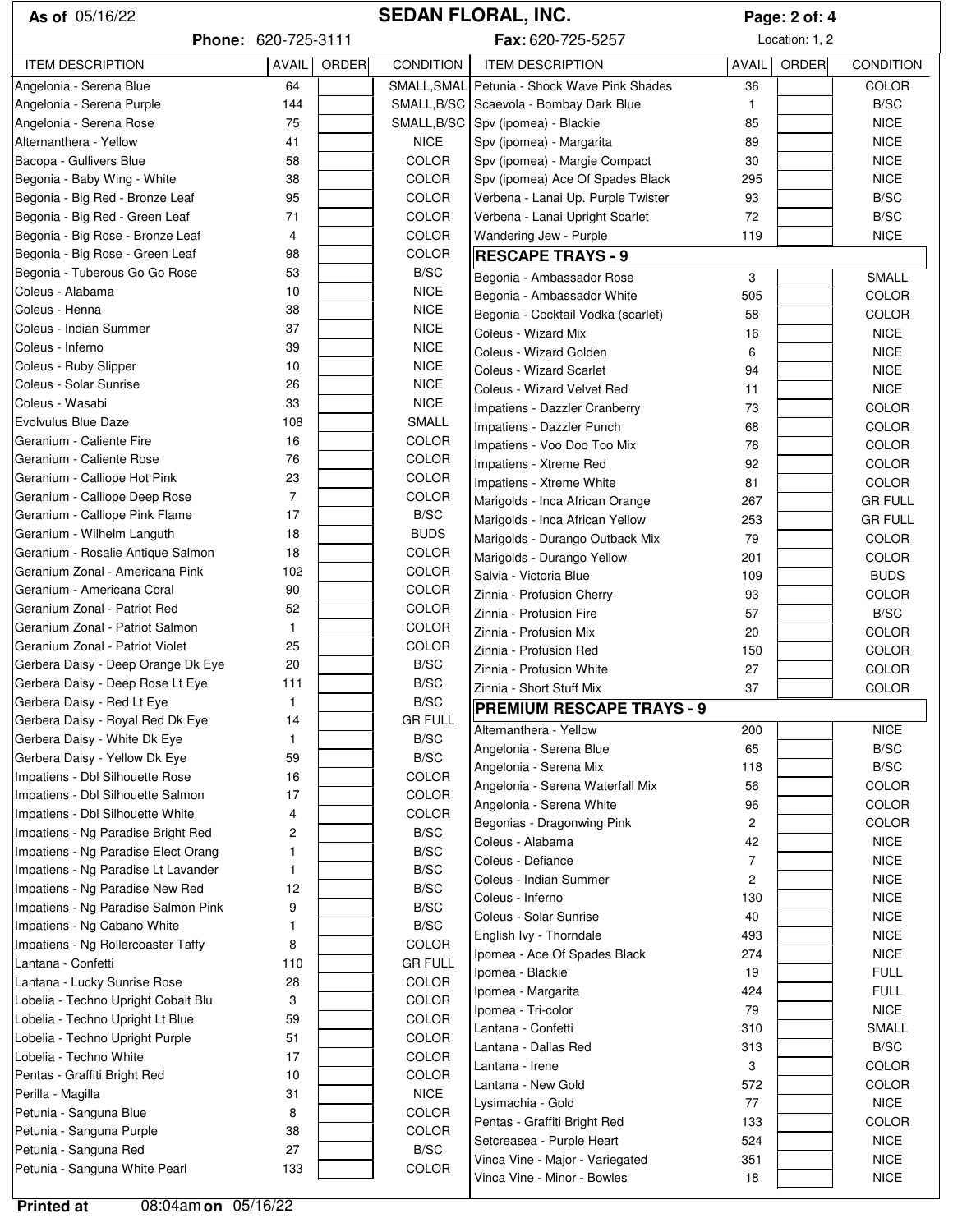| As of 05/16/22                                            |                     |       |                  | <b>SEDAN FLORAL, INC.</b>                       | Page: 3 of: 4  |                |                            |
|-----------------------------------------------------------|---------------------|-------|------------------|-------------------------------------------------|----------------|----------------|----------------------------|
|                                                           | Phone: 620-725-3111 |       |                  | Fax: 620-725-5257                               |                | Location: 1, 2 |                            |
| <b>ITEM DESCRIPTION</b>                                   | AVAIL               | ORDER | <b>CONDITION</b> | <b>ITEM DESCRIPTION</b>                         | <b>AVAIL</b>   | <b>ORDER</b>   | <b>CONDITION</b>           |
| 4" (1801) ANNUALS - 9                                     |                     |       |                  | Basil - Pesto Perpetuo                          | $\mathbf{2}$   |                | <b>NICE</b>                |
| Celosia - Fashion Look Mix                                | 136                 |       | <b>COLOR</b>     | Basil - Purple Ruffles                          | 53             |                | <b>NICE</b>                |
| Celosia - Fresh Look Orange                               | 62                  |       |                  | Basil - Spicy Globe                             | 60             |                | <b>NICE</b>                |
| Celosia - Fresh Look Red                                  | 61                  |       | <b>COLOR</b>     | Basil - Sweet                                   | 138            |                | <b>NICE</b>                |
| Celosia - New Look                                        | 59                  |       | COLOR            | Mint - Corsican                                 | 4              |                | <b>NICE</b>                |
| Coleus - Black Dragon                                     | 12                  |       | <b>NICE</b>      | Mint - Varigated Pineapple                      | $\mathbf{2}$   |                | <b>NICE</b>                |
| Dianthus - Ideal Select Red                               | 20                  |       | COLOR            | Oregano - Greek                                 | 76             |                | <b>NICE</b>                |
| Hypoestes - Splash Mix                                    | 145                 |       | <b>NICE</b>      | Oregano - Variegated                            | 17             |                | <b>NICE</b>                |
| Hypoestes - Splash Pink                                   | 132                 |       | <b>NICE</b>      | Parsley - Curled                                | 32             |                | <b>NICE</b>                |
| Hypoestes - Splash Red                                    | 161                 |       | <b>NICE</b>      | Parsley - Italian Straight                      | 8              |                | <b>NICE</b>                |
| Hypoestes - Splash White                                  | 116                 |       | <b>NICE</b>      | 4" (1801) PURSLANE - 9                          |                |                |                            |
| Impatiens - Dazzler Cranberry                             | 11                  |       | <b>COLOR</b>     | Purslane - Sedan Cherry                         | 144            |                | B/SC                       |
| Impatiens - Dazzler Merlot Mix                            | 14                  |       | <b>COLOR</b>     | Purslane - Sedan Lemon                          | 85             |                | B/SC                       |
| Impatiens - Xtreme Pink                                   | 22                  |       | <b>SMALL</b>     | Purslane - Sedan Mix                            | 107            |                | B/SC                       |
| Impatiens - Super Elfin Blue Pearl                        | 42                  |       | <b>SMALL</b>     | Purslane - Sedan Peach                          | 10             |                | B/SC                       |
| Impatiens - Super Elfin Lipstick                          | 22                  |       | <b>SMALL</b>     | Purslane - Sedan Scarlet                        | 131            |                | B/SC                       |
| Marigold - Durango Bee                                    | 49                  |       | B/SC             | Purslane - Sedan Tequila Sunrise                | 265            |                | B/SC                       |
| Marigold - Durango Bolero                                 | 128                 |       | COLOR            | 4" (1801) SWT. POTATO VINE - 9                  |                |                |                            |
| Marigold - Durango Flame                                  | 133                 |       | <b>GR FULL</b>   | Spv - Blackie                                   | 76             |                | <b>NICE</b>                |
| Marigold - Durango Outback Mix                            | 123                 |       | <b>GR BUDS</b>   | Spv - Ace Of Spades Black                       | 246            |                | <b>NICE</b>                |
| Marigold - Durango Tangerine                              | 648                 |       | <b>GR BUDS</b>   | Spv - Margarita                                 | 445            |                | <b>NICE</b>                |
| Marigold - Durango Yellow                                 | 473                 |       | B/SC             | Spv - Tri-color                                 | 19             |                | <b>NICE</b>                |
| Marigold - Inca Orange                                    | 205                 |       | <b>GR BUDS</b>   | 4" (1801) GROWN SAFE VEG - 9                    |                |                |                            |
| Marigold - Inca Yellow                                    | 175                 |       | <b>GR BUDS</b>   | Cantaloupe - Hales Best                         | 16             |                | <b>NICE</b>                |
| Portulaca - Sundial Fuschia                               | 99                  |       | COLOR            | Okra - Clemson Spineless                        | 4              |                | <b>NICE</b>                |
| Portulaca - Sundial Mix                                   | 189                 |       | B/SC             | Squash - Yellow Summer                          | 15             |                | <b>NICE</b>                |
| Portulaca - Sundial Peppermint                            | 142                 |       | COLOR            | Squash - Zucchini                               | 11             |                | <b>NICE</b>                |
| Portulaca - Sundial Scarlet                               | 114                 |       | COLOR            | Watermelon - Crimson Sweet                      | 6              |                | <b>NICE</b>                |
| Portulaca - Sundial Yellow                                | 137                 |       | COLOR            | Pepper - Hungarian Hot                          | 50             |                | <b>NICE</b>                |
| Snapdragon - Snapshot Red<br>Snapdragon - Snapshot Yellow | $\mathbf{2}$<br>14  |       | COLOR<br>COLOR   | Pepper - Red Cayenne                            | 7              |                | <b>NICE</b>                |
| Zinnia - Profusion Dbl Sunrise                            | 64                  |       | <b>GR FULL</b>   | Pepper - Serrano                                | $\overline{7}$ |                | <b>NICE</b>                |
| Zinnia - Profusion Cherry                                 | 51                  |       | <b>GR FULL</b>   | Pepper - Tabasco                                | 108            |                | <b>NICE</b>                |
| Zinnia - Profusion Fire                                   | 5                   |       | <b>GR FULL</b>   | Tomatillo - Grande Rio Verde                    | 1              |                | <b>NICE</b>                |
| Zinnia - Profusion Mix                                    | 12                  |       | <b>GR FULL</b>   | Tomato - Ark Traveler                           | 8              |                | <b>NICE</b>                |
| Zinnia - Profusion Red                                    | 15                  |       | COLOR            | Tomato - Beefsteak                              | 37             |                | <b>NICE</b>                |
| Zinnia - Profusion White                                  | 112                 |       | <b>GR FULL</b>   | Tomato - Better Boy                             | 166            |                | <b>NICE</b>                |
| Zinnia - Short Stuff Mix                                  | 786                 |       | SMALL            | Tomato - Big Boy                                | 48             |                | <b>NICE</b>                |
| Zinnia - Zahara Bonfire Mix                               | $\overline{c}$      |       | <b>GR FULL</b>   | Tomato - Celebrity                              | 130            |                | <b>NICE</b>                |
| Zinnia - Zahara Yellow                                    | 69                  |       | <b>GR FULL</b>   | Tomato - Champion                               | 40             |                | <b>NICE</b>                |
| 4" (1801) GREENERY - 9                                    |                     |       |                  | Tomato - Golden Jubilee                         | 23             |                | <b>NICE</b>                |
| Alternanthera - Red Carpet                                | 165                 |       | <b>NICE</b>      | Tomato - Jet Star                               | 138            |                | <b>NICE</b>                |
| Alternanthera - Yellow                                    | 330                 |       | <b>NICE</b>      | Tomato - Large Red Cherry<br>Tomato - Lemon Boy | 9<br>93        |                | <b>NICE</b>                |
| Asparagus - Sprengeri                                     | 495                 |       | <b>NICE</b>      | Tomato - Mortgage Lifter                        | 62             |                | <b>NICE</b>                |
| Dracaena Spikes Green                                     | 293                 |       | <b>NICE</b>      | Tomato - Patio                                  | 50             |                | <b>NICE</b><br><b>NICE</b> |
| Eng. Ivy - Baltic                                         | 114                 |       | <b>NICE</b>      | Tomato - Roma                                   | 89             |                | <b>NICE</b>                |
| Eng. Ivy - Glacier                                        | 26                  |       | <b>NICE</b>      | Tomato - Rutgers                                | 18             |                | <b>NICE</b>                |
| Eng. Ivy - Needlepoint                                    | 40                  |       | <b>NICE</b>      | Tomato - Sugary                                 | 5              |                | <b>NICE</b>                |
| Eng. Ivy - Thorndale                                      | 121                 |       | <b>NICE</b>      | Tomato - Super Fantastic                        | 220            |                | <b>NICE</b>                |
| Lysimachia - Gold                                         | 67                  |       | <b>NICE</b>      | Tomato - Supersteak                             | 69             |                | <b>NICE</b>                |
| Pilea - Artillery Fern                                    | 6                   |       | <b>NICE</b>      | Tomato - Whopper                                | 85             |                | <b>NICE</b>                |
| Senecio - German Ivy                                      | 42                  |       | <b>NICE</b>      | Tomato - Yellow Pear                            | 100            |                | <b>NICE</b>                |
| Setcresea - Purple Heart                                  | 54                  |       | <b>NICE</b>      | 606 JUMBO PACK ANNUALS - 9                      |                |                |                            |
| Swedish Ivy - Green                                       | 26                  |       | <b>NICE</b>      | Begonias - Ambassador Mix                       |                |                | <b>COLOR</b>               |
| Swedish Ivy - Variegated Mint                             | 9                   |       | SMALL            | Begonias - Ambassador Rose                      | 160<br>152     |                | <b>COLOR</b>               |
| Vinca Vine - Major - Variegated                           | 332                 |       | <b>NICE</b>      | Begonias - Ambassador White                     | 98             |                | <b>COLOR</b>               |
| Wandering Jew - Purple                                    | 71                  |       | <b>NICE</b>      | Begonia - Cocktail Gin (pink)                   | 13             |                | COLOR                      |
| 4" (1801) GROWN SAFE HERBS - 9                            |                     |       |                  | Begonia - Cocktail Mix                          | 73             |                | COLOR                      |
| Basil - Lemon                                             | 26                  |       | <b>NICE</b>      |                                                 |                |                |                            |
| 08:04am on 05/16/22<br><b>Printed at</b>                  |                     |       |                  |                                                 |                |                |                            |